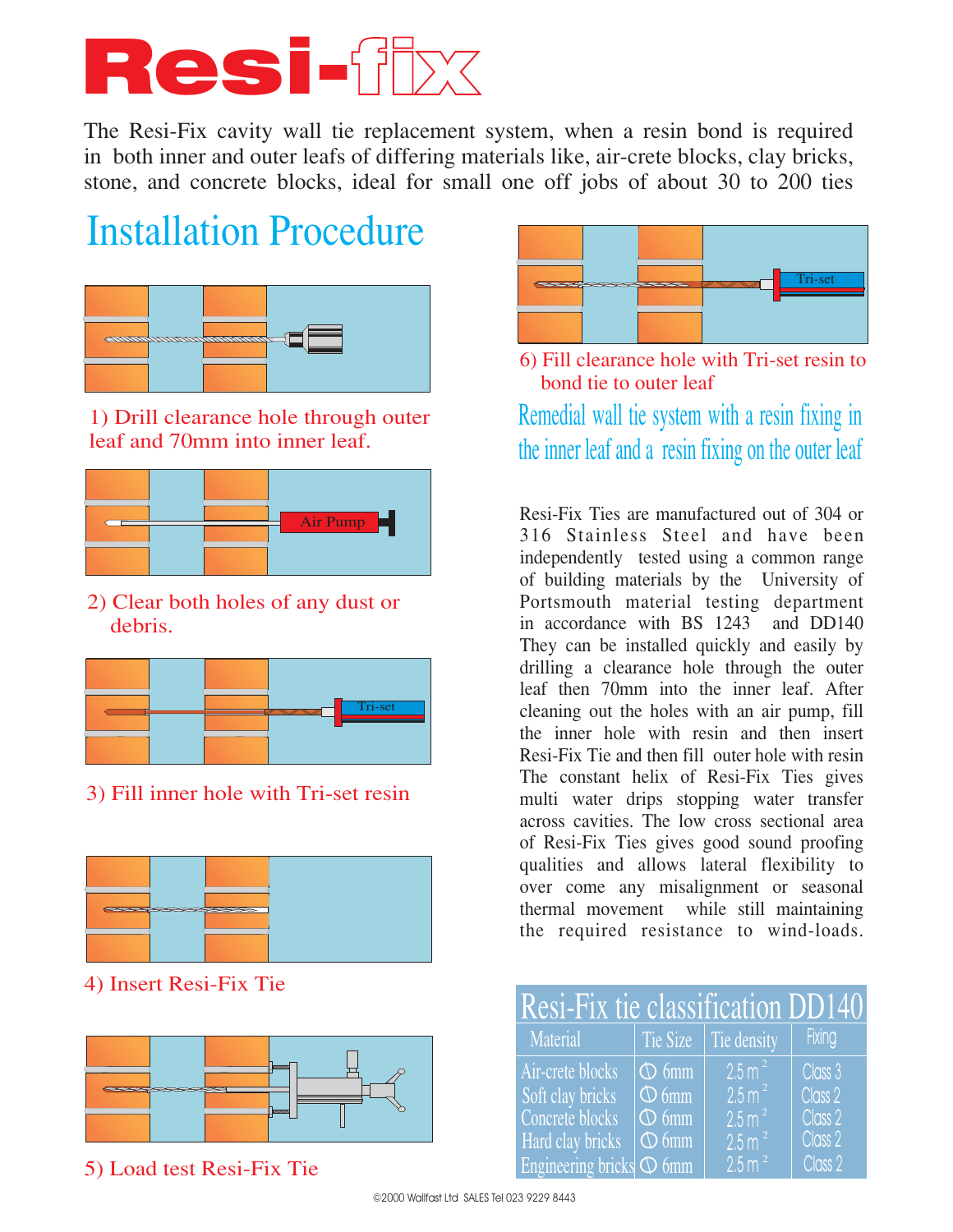

## **INSTALLATION PROCEDURE**

A light hammer drill is recommended ie no more than 1.5NM impact and not less than 3000 impacts per minute.



Unit 3.5 Central Point, Kirpal Rd Portsmouth, PO3 6FH TEL 023 92298443 Fax 023 9229 8445 Web wallfast.co.uk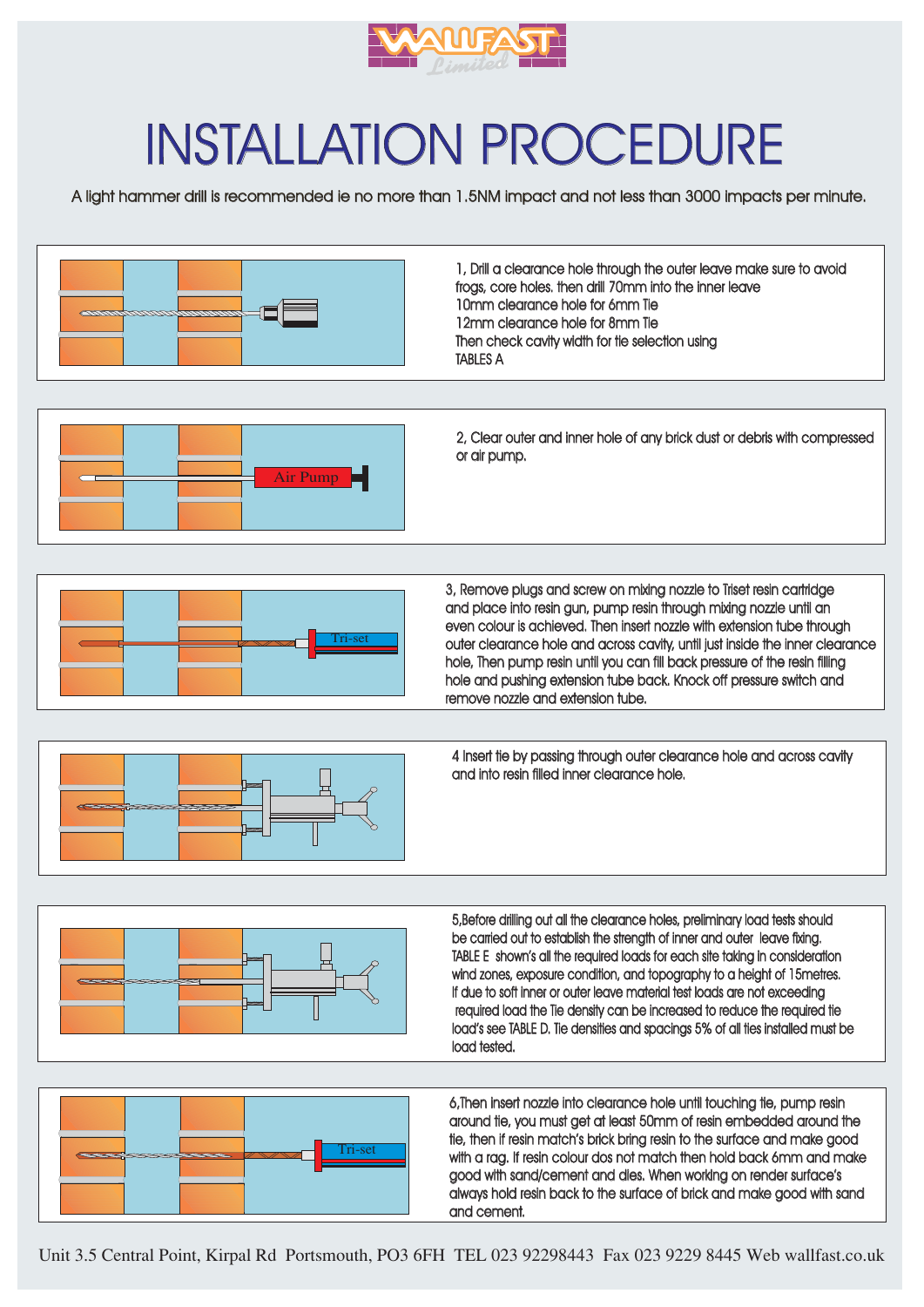

#### **TABLE A Tie selection**

| 6 <sub>mm</sub> Tie | 70mm Inner embedment depth |
|---------------------|----------------------------|
| <b>Cavity Range</b> | Tie length                 |
| $25$ mm to $50$ mm  | $190$ mm                   |
| 50mm to 75mm        | 210mm                      |

| 8 <sub>mm</sub> Tie  | 70mm Inner embedment depth |
|----------------------|----------------------------|
| <b>Cavity Range</b>  | Tie length                 |
| 25mm to 50mm         | $190$ mm                   |
| 50mm to 75mm         | 210mm                      |
| 75mm to 100mm        | 240mm                      |
| $100$ mm to $125$ mm | 260mm                      |
| $125mm$ to 150mm     | 290mm                      |





Unit 3.5 Central Point, Kirpal Rd Portsmouth, PO3 6FH TEL 023 92298443 Fax 023 9229 8445 Web wallfast.co.uk